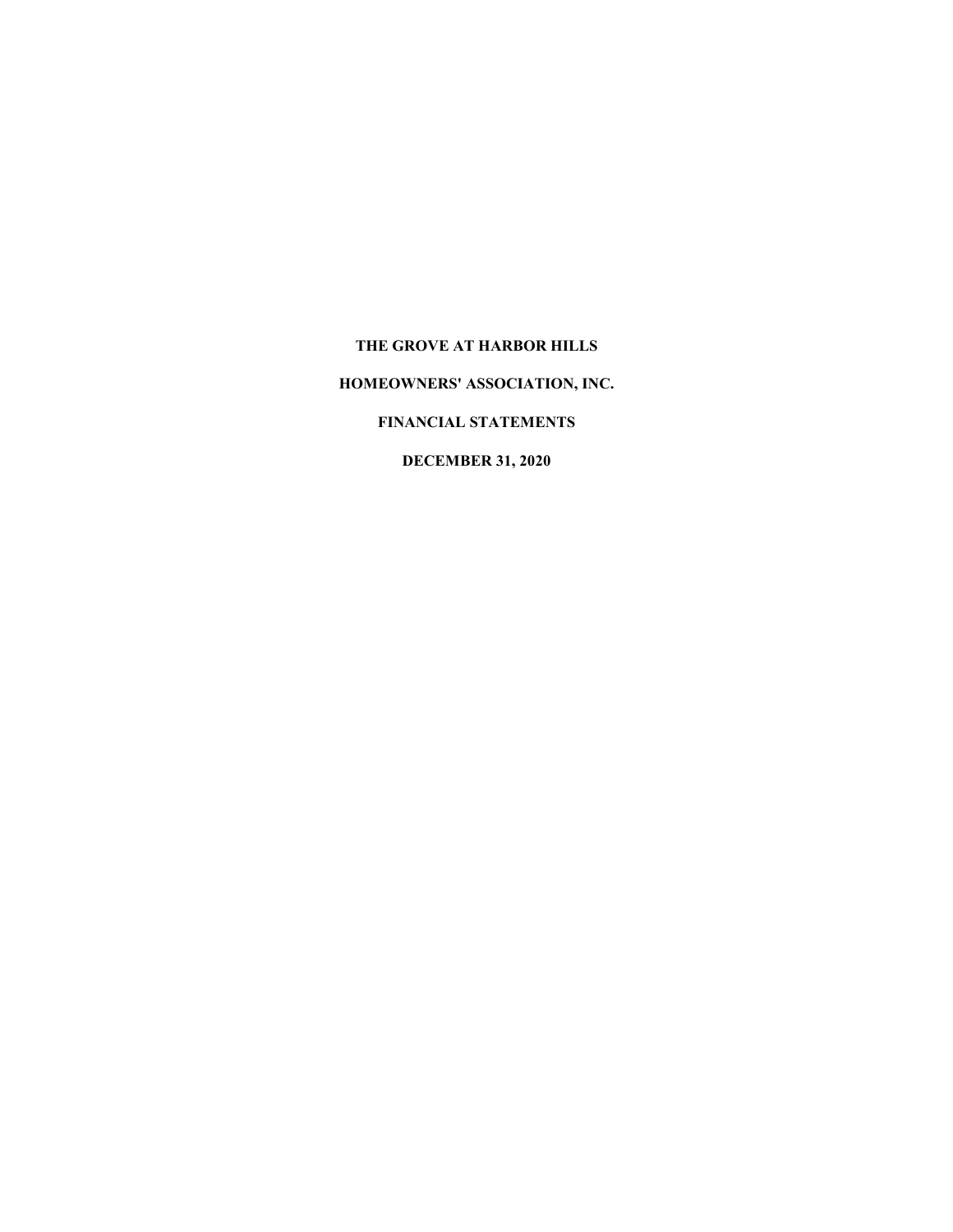

To the Board of Directors and Members The Grove at Harbor Hills Homeowners' Association, Inc.

Management is responsible for the accompanying financial statements of The Grove at Harbor Hills Homeowners' Association, Inc. (the Association), which comprise the balance sheet as of December 31, 2020, and the related statements of revenues, expenses, and changes in fund balance and cash flows for the year then ended, and the related notes to the financial statements in accordance with accounting principles generally accepted in the United States of America. We have performed a compilation engagement in accordance with Statements on Standards for Accounting and Review Services promulgated by the Accounting and Review Services Committee of the AICPA. We did not audit or review the financial statements nor were we required to perform any procedures to verify the accuracy or completeness of the information provided by management. Accordingly, we do not express an opinion, a conclusion, nor provide any form of assurance on these financial statements.

#### **Required Supplementary Information**

The Association has omitted supplementary information about future major repairs and replacements of common property that accounting principles generally accepted in the United States of America require to be presented to supplement the basic financial statements. Such missing information, although not a part of the basic financial statements, is required by the Financial Accounting Standards Board, which considers it to be an essential part of financial reporting for placing the basic financial statements in an appropriate operational, economic, or historical context.

anington & Mapili, LLC

Arrington & Mapili CPAs, LLC **Certified Public Accountants** Winter Park, Florida March 3, 2021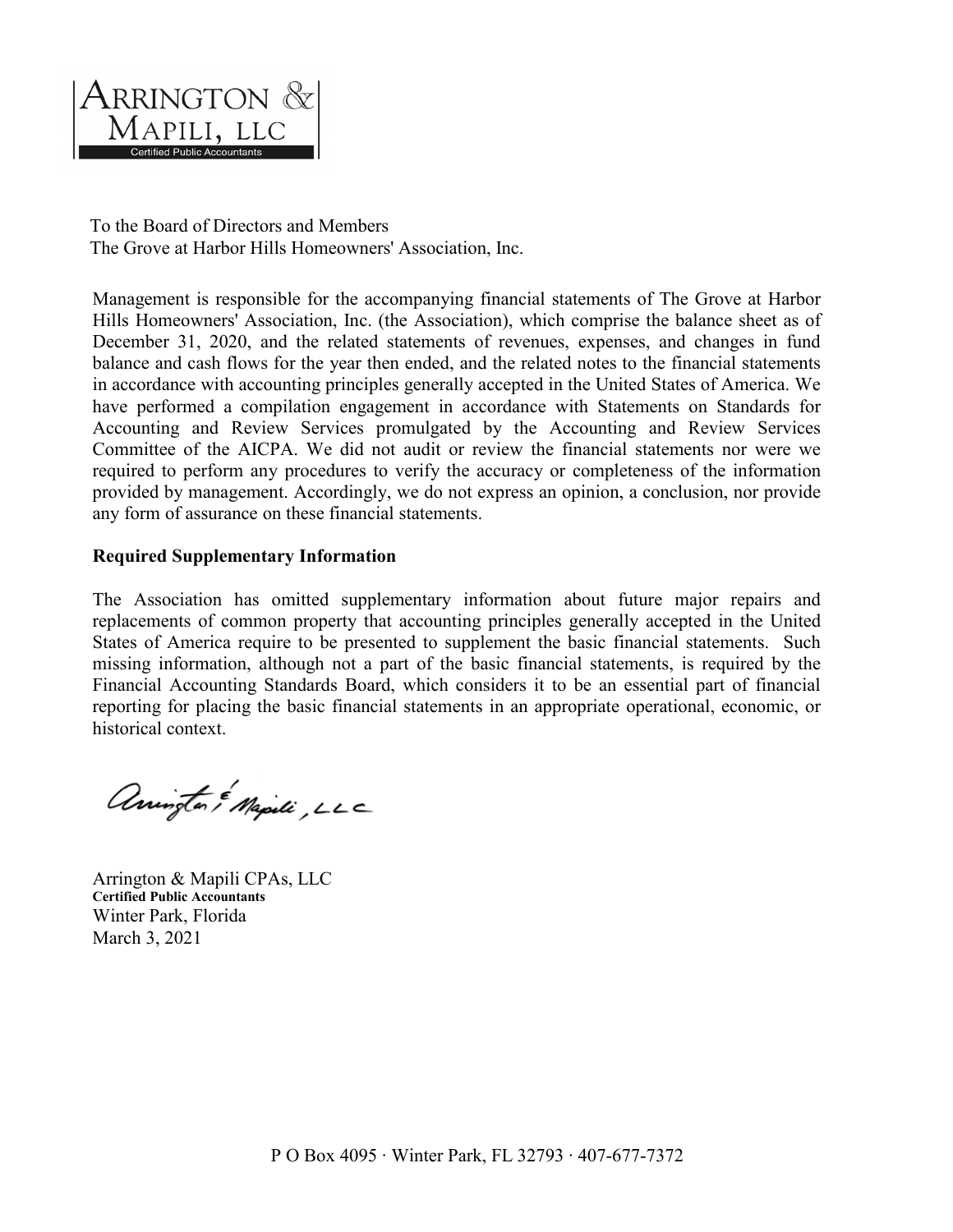# **BALANCE SHEET**

## **DECEMBER 31, 2020**

|                                                                                     | Operating                 |        |                           | Replacement |              |         |  |
|-------------------------------------------------------------------------------------|---------------------------|--------|---------------------------|-------------|--------------|---------|--|
| <b>ASSETS</b>                                                                       |                           | Fund   |                           | Fund        |              | Total   |  |
| Cash, including interest-bearing deposits                                           | $\boldsymbol{\mathsf{S}}$ | 17,831 | $\boldsymbol{\mathsf{S}}$ | 139,848     | $\mathbb{S}$ | 157,679 |  |
| Member assessments receivable, net of<br>allowance for doubtful accounts of \$6,107 |                           | 8,600  |                           |             |              | 8,600   |  |
| Prepaid expenses                                                                    |                           | 1,572  |                           |             |              | 1,572   |  |
| Deposits                                                                            |                           | 840    |                           |             |              | 840     |  |
|                                                                                     | \$                        | 28,843 | \$                        | 139,848     | \$           | 168,691 |  |
| <b>LIABILITIES AND FUND BALANCE</b>                                                 |                           |        |                           |             |              |         |  |
| Accounts payable and accrued expenses                                               | \$                        | 1,285  | $\mathbb{S}$              |             | \$           | 1,285   |  |
| Prepaid member assessments                                                          |                           | 4,615  |                           |             |              | 4,615   |  |
| Total liabilities                                                                   |                           | 5,900  |                           |             |              | 5,900   |  |
| Fund balance                                                                        |                           | 22,943 |                           | 139,848     |              | 162,791 |  |
|                                                                                     | \$                        | 28,843 | \$                        | 139,848     | \$           | 168,691 |  |

See accompanying notes and accountant's compilation report.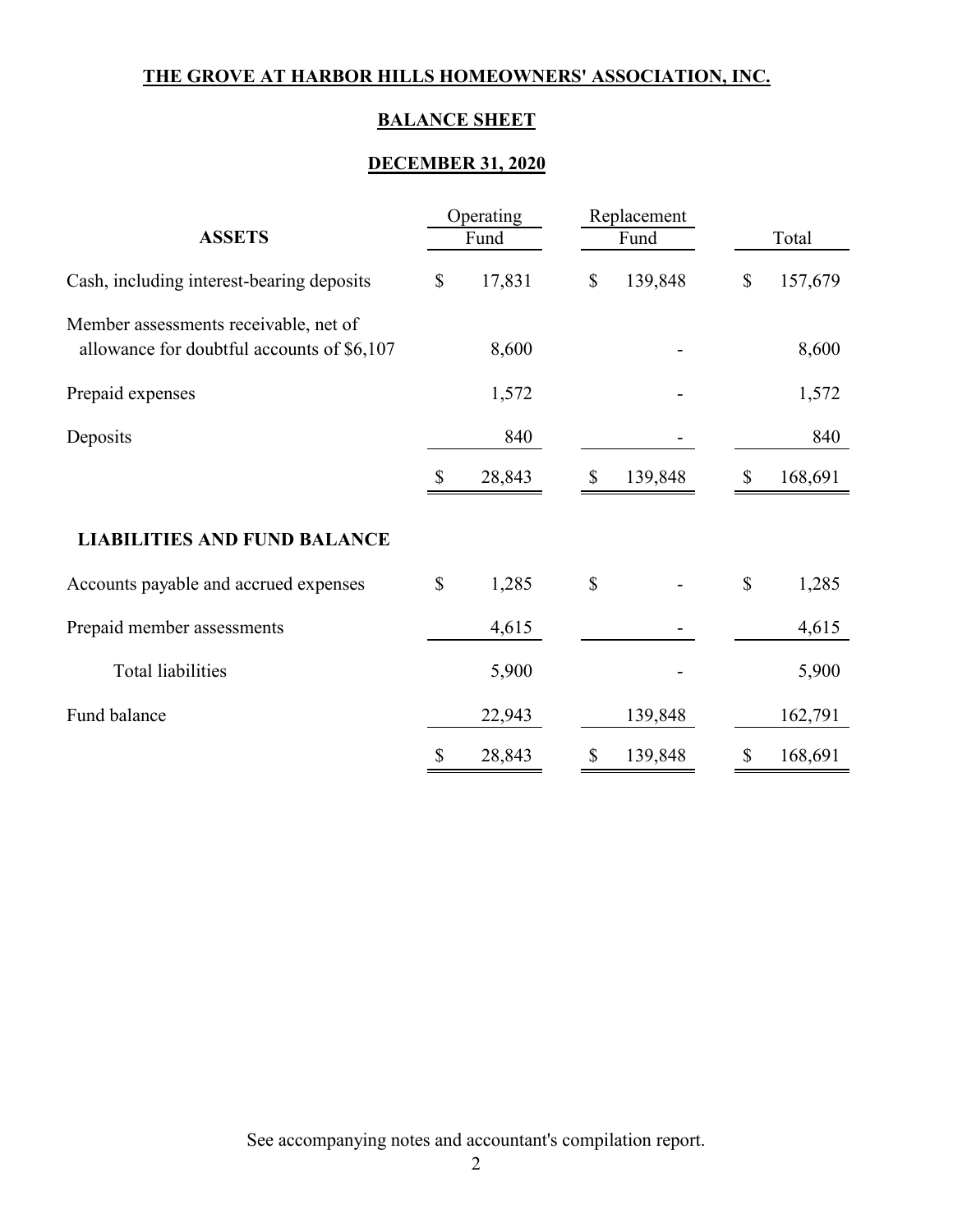## **STATEMENT OF REVENUES, EXPENSES AND CHANGES IN FUND BALANCE**

## **FOR THE YEAR ENDED DECEMBER 31, 2020**

|                                  | Operating |        | Replacement   |    |         |
|----------------------------------|-----------|--------|---------------|----|---------|
|                                  | Fund      |        | Fund          |    | Total   |
| Revenues:                        |           |        |               |    |         |
| Member assessments               | \$        | 72,000 | \$<br>7,800   | S  | 79,800  |
| Closing fees                     |           | 1,350  |               |    | 1,350   |
| Interest income                  |           | 11     | 1,442         |    | 1,453   |
| Other income                     |           | 2,440  |               |    | 2,440   |
|                                  |           | 75,801 | 9,242         |    | 85,043  |
| Expenses:                        |           |        |               |    |         |
| Bad debt expense                 |           | 1,680  |               |    | 1,680   |
| Grounds and general maintenance  |           | 37,019 |               |    | 37,019  |
| Insurance                        |           | 9,409  |               |    | 9,409   |
| Management fees                  |           | 7,200  |               |    | 7,200   |
| Other general and administrative |           | 7,581  |               |    | 7,581   |
| Professional fees                |           | 2,422  |               |    | 2,422   |
| Utilities                        |           | 1,996  |               |    | 1,996   |
|                                  |           | 67,307 |               |    | 67,307  |
| Excess of revenues over expenses |           | 8,494  | 9,242         |    | 17,736  |
| Fund balance, December 31, 2019  |           | 14,449 | 130,606       |    | 145,055 |
| Fund balance, December 31, 2020  | \$        | 22,943 | \$<br>139,848 | \$ | 162,791 |

See accompanying notes and accountant's compilation report.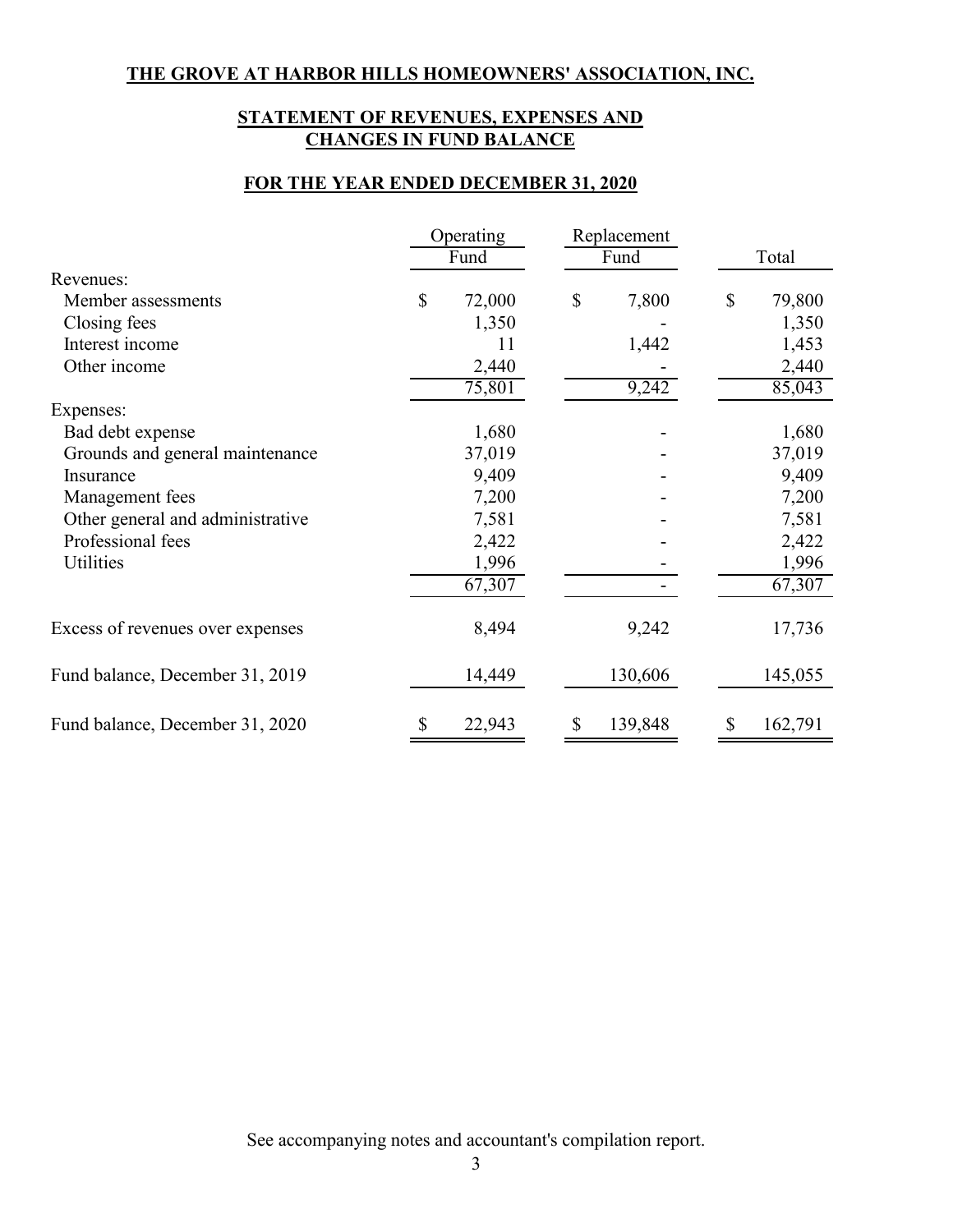# **STATEMENT OF CASH FLOWS**

### **FOR THE YEAR ENDED DECEMBER 31, 2020**

|                                                                                                                                                                          | Operating<br>Fund                     | Replacement<br>Fund                 | Total                                 |  |
|--------------------------------------------------------------------------------------------------------------------------------------------------------------------------|---------------------------------------|-------------------------------------|---------------------------------------|--|
| Excess of revenues over expenses                                                                                                                                         | 8,494<br>\$                           | 9,242<br>$\boldsymbol{\mathcal{S}}$ | 17,736<br>S                           |  |
| Adjustments to reconcile excess of revenues<br>over expenses to net cash provided by (used<br>in) operating activities:                                                  |                                       |                                     |                                       |  |
| Increase in net member assessments receivable<br>Decrease in prepaid expenses<br>Decrease in accounts payable/accrued expenses<br>Decrease in prepaid member assessments | (6,381)<br>2,475<br>(190)<br>(7, 532) |                                     | (6,381)<br>2,475<br>(190)<br>(7, 532) |  |
| Total adjustments                                                                                                                                                        | (11,628)                              |                                     | (11,628)                              |  |
| Net increase (decrease) in cash                                                                                                                                          | (3,134)                               | 9,242                               | 6,108                                 |  |
| Cash at beginning of year                                                                                                                                                | 20,965                                | 130,606                             | 151,571                               |  |
| Cash at end of year                                                                                                                                                      | 17,831<br>\$                          | 139,848<br>\$                       | 157,679<br>\$                         |  |

See accompanying notes and accountant's compilation report.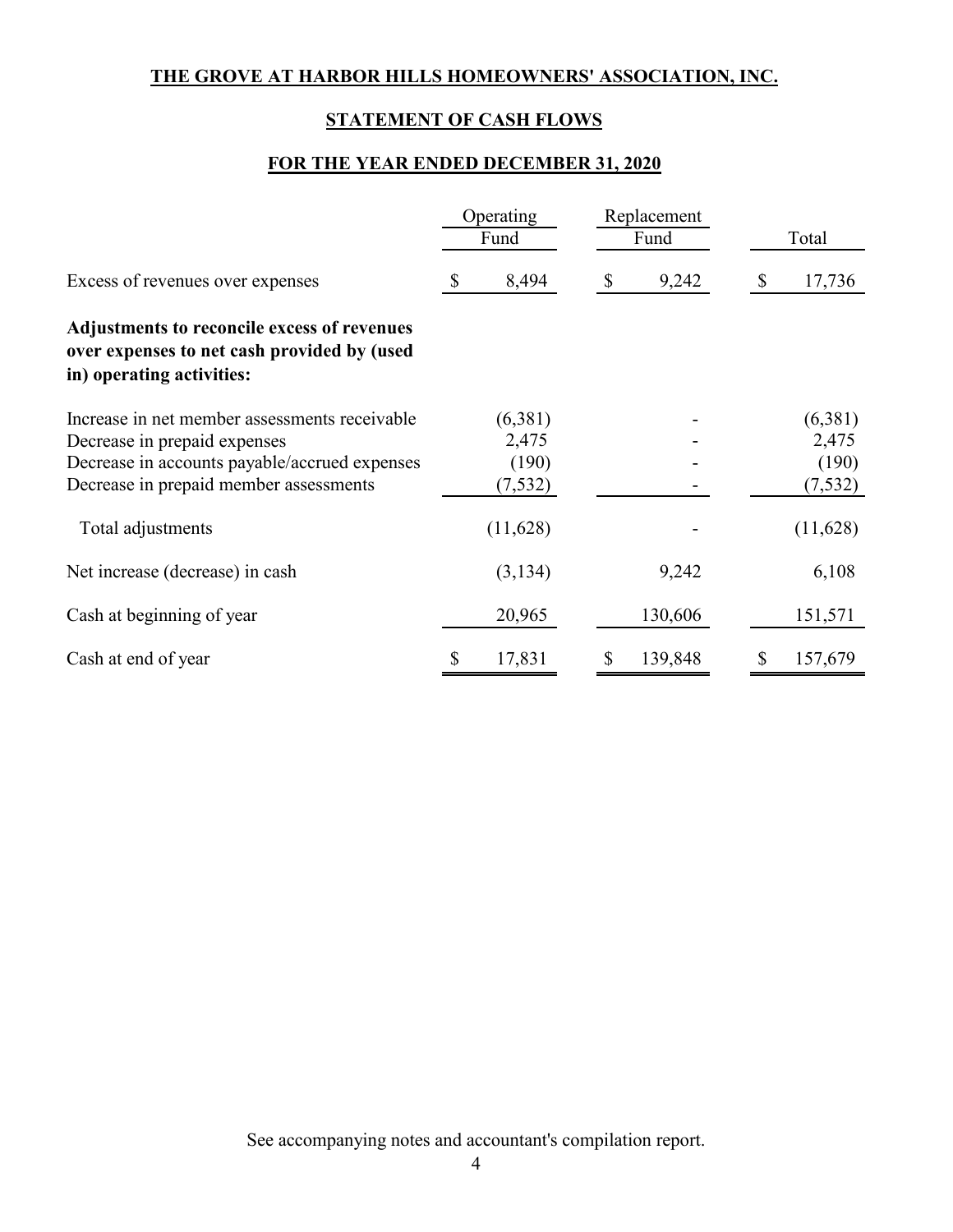## **NOTES TO FINANCIAL STATEMENTS**

### **DECEMBER 31, 2020**

### A. **ORGANIZATION**

The Grove at Harbor Hills Homeowners' Association, Inc. is incorporated as a not-for-profit corporation in the State of Florida. The Association is responsible for the operation and maintenance of the common property within the development. The development is located in Lake County, Florida and consists of 95 residential units.

### B. **SUMMARY OF SIGNIFICANT ACCOUNTING POLICIES**

#### 1. Fund Accounting

The Association's documents provide certain guidelines for governing its financial activities. To ensure observance of limitations and restrictions on the use of financial resources, the Association maintains its accounts using the principles of fund accounting. Financial resources are classified for accounting and reporting purposes in the following funds established according to their nature and purpose:

Operating Fund - The operating fund is used to account for the day-to-day activities of the Association, including the general management and upkeep of the common property.

Replacement Fund - The replacement fund is used to account for monies accumulated to fund capital expenditures and maintenance, repair and replacement of property.

#### 2. Member Assessments

Association members are subject to assessments to provide funds for the Association's operating expenses, future capital acquisitions, and major repairs and replacements. Member assessments receivable at the balance sheet date represents fees due from unit owners. The Association's policy is to retain legal counsel and place liens on the properties of homeowners whose assessments are delinquent. Any excess assessments at year-end are retained by the Association for use in future years.

#### 3. Income Taxes

The Association may be taxed either as a homeowners' association or as a regular corporation. For the year ended December 31, 2020, the Association filed IRS Form 1120H and elected to be taxed as a homeowners' association. Under this election, the Association is generally exempt from taxation on membership income and is taxed only on nonmembership income items, such as interest earnings. The State of Florida does not require an association that files IRS Form 1120H to file a state income tax return. The Association's federal income tax returns are subject to examination by the IRS generally for three years after they are filed. At December 31, 2020, the tax years that remain subject to examination begin with 2017.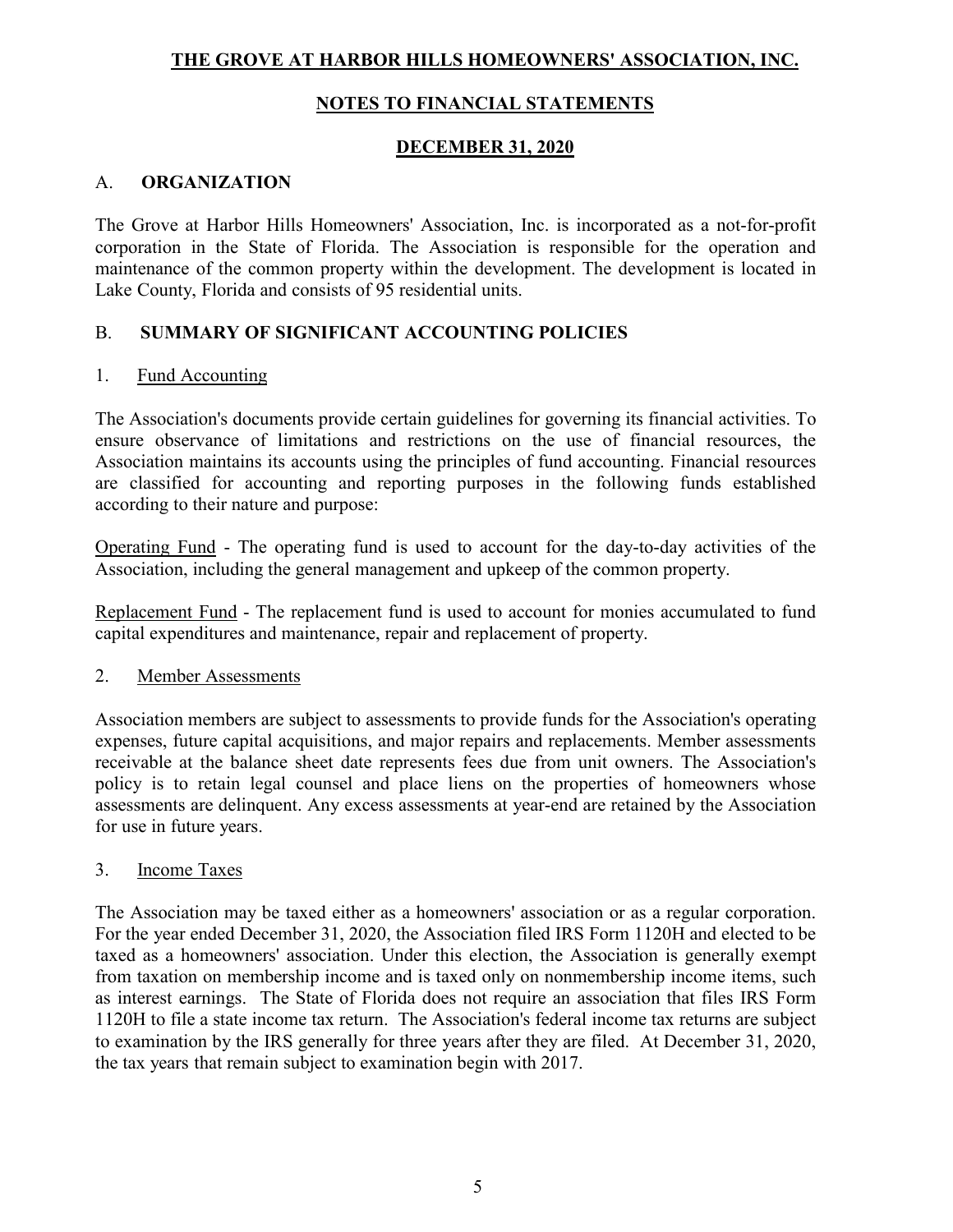### **NOTES TO FINANCIAL STATEMENTS**

### **DECEMBER 31, 2020**

## B. **SUMMARY OF SIGNIFICANT ACCOUNTING POLICIES (CONTINUED)**

#### 4. Real and Common Area Property

Real and common area property acquired by the original homeowners from the developer is not capitalized on the Association's financial statements, since it is owned by the individual owners in common and not by the Association. As a result, improvements to the real property and common areas are expensed as incurred.

#### 5. Estimates

The preparation of financial statements in conformity with generally accepted accounting principles requires management to make estimates and assumptions that affect the reported amounts of assets and liabilities and disclosure of contingent assets and liabilities at the date of the financial statements and the reported amounts of revenues and expenses during the reporting period. Actual results could differ from those estimates.

#### 6. Cash and Cash Equivalents

For purposes of the Statement of Cash Flows, cash equivalents include time deposits, certificates of deposit, and all highly liquid instruments with original maturities of twelve months or less.

#### 7. Allocation of Revenues and Expenses to Owners

Revenue and expenses are allocated equally among all of the owners within the Association.

#### 8. Subsequent Events - Date of Management's Review

In preparing these financial statements, the Association has evaluated subsequent events and transactions for potential recognition and disclosure through the date of the Independent Accountant's Compilation Report, which is the date the financial statements were available to be issued.

#### C. **FUTURE MAJOR REPAIRS AND REPLACEMENTS**

The Association's governing documents require funds to be accumulated for future major repairs and replacements. The funds are segregated and held primarily in interest-bearing accounts. The Association's Board of Directors has estimated the remaining useful lives and replacement costs of common property components.

The Association is funding for major repairs and replacements over the remaining useful lives of the components based on current estimates of replacements costs considering amounts previously accumulated in the replacement fund. Actual expenditures, however, may vary from the estimated amounts and the variations may be material. Therefore, amounts accumulated in the replacement fund may not be adequate to meet future needs. If additional funds are needed, however, the Association has the right to increase regular assessments or levy special assessments, or it may delay major repairs and replacements until funds are available.